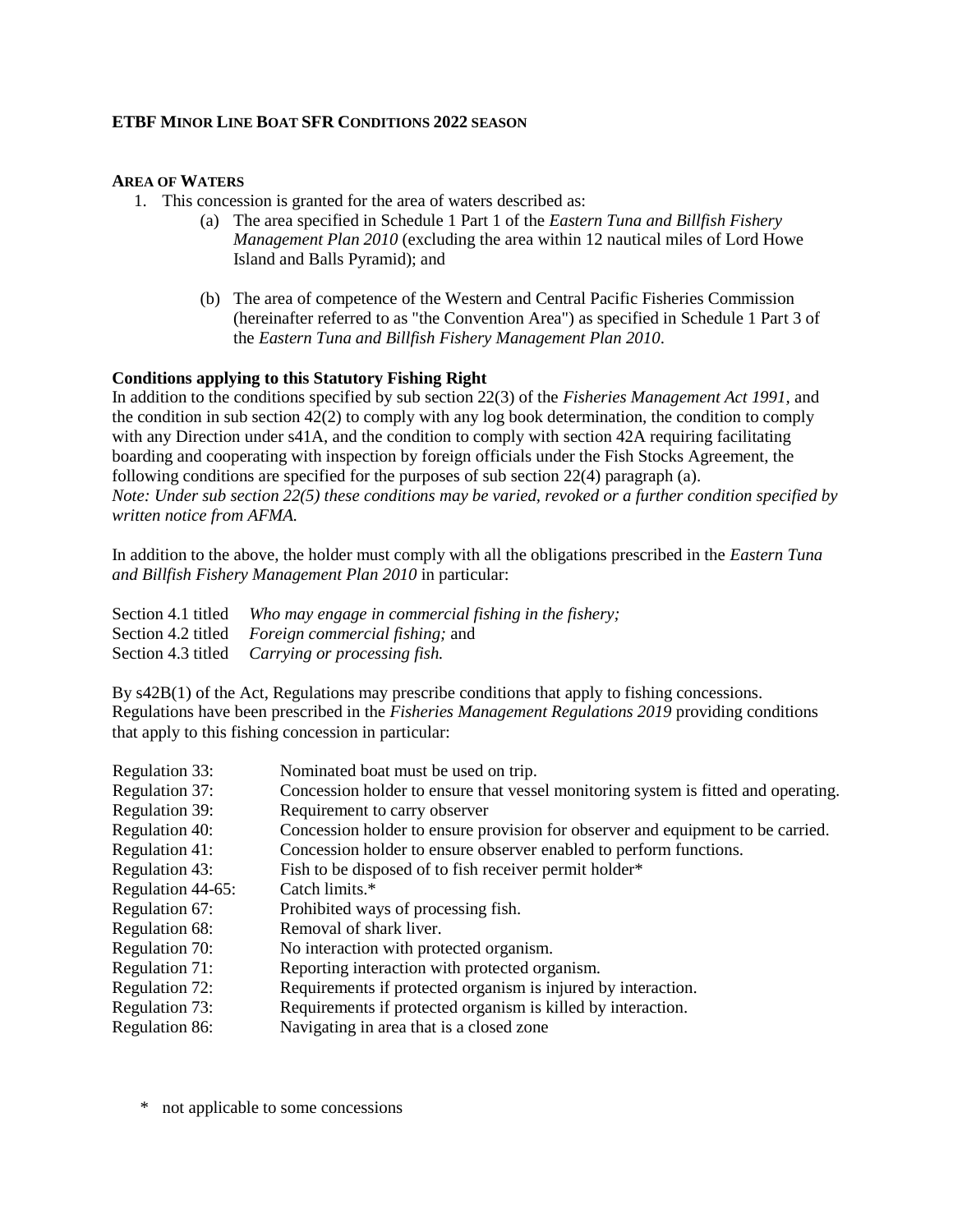## **AREA LIMITATION**

2. The holder must not fish under this concession outside the area of waters described in this document.

## **MOVEMENT LIMITATIONS**

- 3. While the holder is fishing in the Convention Area, the holder must not intentionally fish within 1 nautical mile of a data buoy or intentionally interact with a data buoy.
- 4. Interacting with a data buoy includes, but is not limited to, encircling the buoy with fishing gear; tying up to or attracting the boat, or any fishing gear, part or portion of the boat, to a data buoy or its mooring; or cutting a data buoy anchor line.
- 5. If the holder unintentionally comes into contact with a data buoy while fishing they must remove any entangled fishing gear with as little damage to the data buoy as possible.
- 6. The holder must report any data buoys observed to be damaged to AFMA. The report must be sent by fax (+612 6225 5440) or email monitoring@afma.gov.au and include:
	- (c) The date of observation;
	- (d) The buoy location; and
	- (e) Any discernable identifying information contained on the data buoy.

*Note: Data buoys are defined as floating devices, either drifting or anchored, that are deployed by governmental or recognised scientific organisations or entities for the purpose of collecting and measuring environmental data, and not for the purposes of fishing activities.* 

## **APPLICABLE BOAT**

- 7. The holder must not use a boat to fish on the high seas unless:
	- (a) The boat nominated to this concession is legibly marked with the international radio call sign of the boat;
	- (b) The boat nominated to this concession has the call sign shown:
		- i. a) by white characters on a black background; or
			- b) by black characters on a white background; or
			- c) by black characters on a background of international safety yellow;
		- ii. the characters are in Roman capital letters, or Arabic numerals, without ornamentation; and
		- iii. where the boat is less than 20 metres long the characters:
			- a) are at least 50 centimetres high; and
			- b) consist of strokes at least 6.25 centimetres wide;
		- iv. where the boat is at least 20 metres long, the characters:
			- a) are at least 1 metre high; and
			- b) consist of strokes at least 12.5 centimetres wide
	- (c) Prior to entering and while in the high seas of the Convention Area continually reports its position via satellite to the Western and Central Pacific Fisheries Commission (WCPFC) Secretariat;
	- (d) Prior to unloading in a foreign port, the holder seeks approval from AFMA to unload any fish in that foreign port. The approval may be sought by contacting AFMA Licensing by fax on (02) 6225 5440 or by email to licensing@afma.gov.au;
	- (e) At least 48 hours prior to entering a foreign port for the purposes of unloading, provide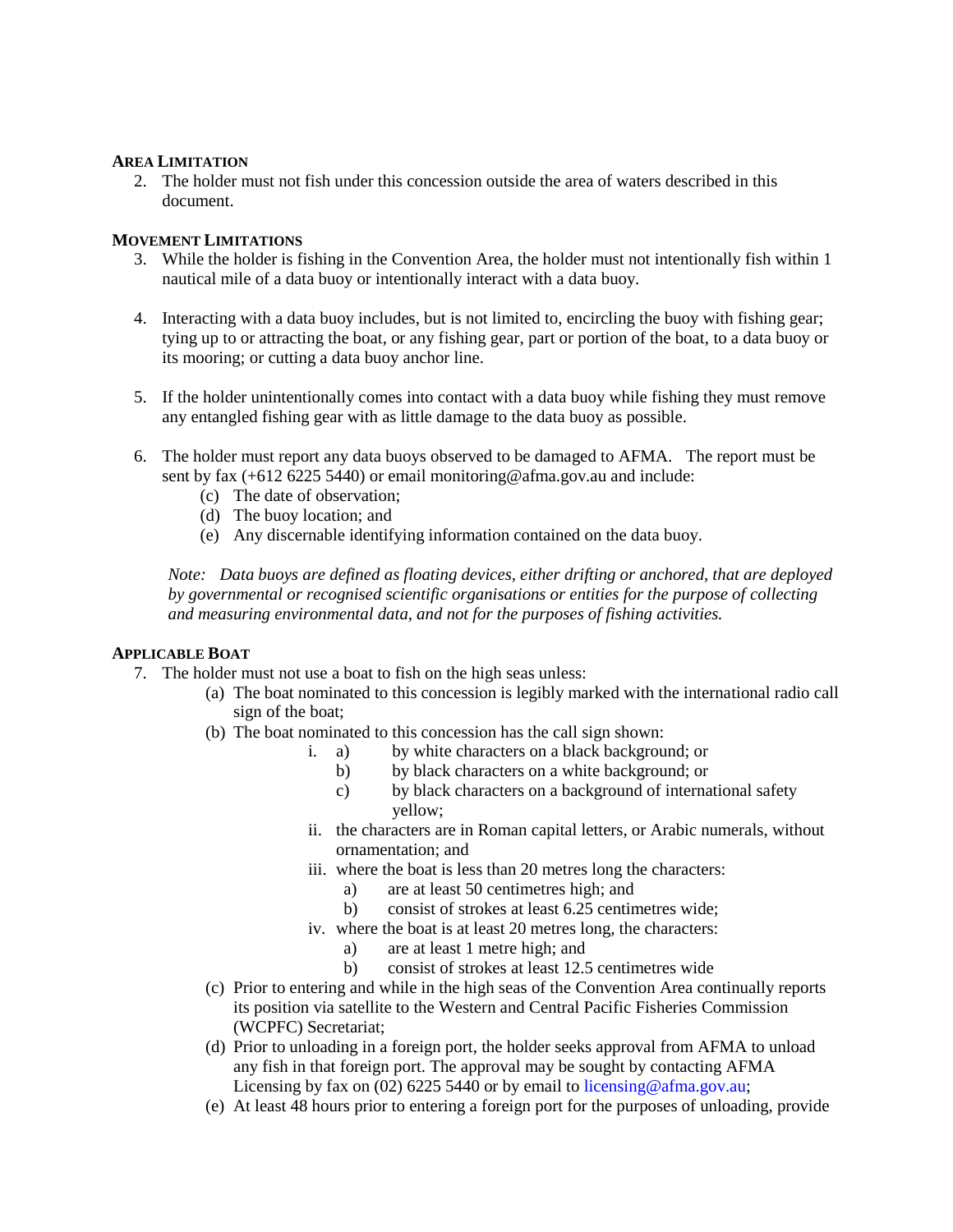AFMA with the following information via email to vmsreporting @afma.gov.au or fax (02) 6225 5440:

- i. the name and international distinguishing symbol of the boat;
- ii. the proposed foreign port or ports of unloading;
- iii. the estimated time and date the boat will arrive at that foreign port; and
- iv. quantities of all species on board the boat.
- (f) The holder complies with the following:
	- i. ensure all fishing gear remains stowed and secured when transiting any other country's EEZ;
	- ii. where the boat has entered any foreign fishing jurisdiction from the high seas for the intention of mooring in port, the boat must travel to port by the most direct route possible, unless approval for fishing within that jurisdiction has been obtained from that country in respect of the boat;
	- iii. where the boat leaves any foreign port, the boat must travel directly to the high seas by the most direct route possible unless approval for fishing within that jurisdiction has been obtained from that country in respect of the boat;
	- iv. not to partake in fishing activity within any foreign fishing jurisdiction during a trip unless approval for fishing within that jurisdiction has been obtained from that country in respect of the boat; and
	- v. not to partake in any unloading activity within any foreign port unless an approval for unloading within that foreign port has been obtained from that country in respect of the boat;

### **CONCURRENT CONDITIONS**

- 8. This concession must only be used in conjunction with another concession held by the same holder namely an Eastern Tuna and Billfish Fishery Quota Statutory Fishing Right ("that other concession") such that:
	- (a) The conditions of that other concession apply (to the extent those conditions are not inconsistent and are capable of doing so) as conditions of this concession.
	- (b) A breach, suspension or cancellation of that other concession is a breach, suspension or cancellation of this concession.
	- (c) The conditions of this concession apply (to the extent these conditions are not inconsistent and are capable of doing so) as conditions of that other concession while it is being used in conjunction with this concession.
	- (d) A breach, suspension or cancellation of this concession is a breach, suspension or cancellation of that other concession.

### **TRANSHIPPING LIMITATION**

- 9. Unless the boat nominated to this concession is also nominated to a carrier boat permit granted for the same fishery as this concession, the holder must not carry fish taken with the use of another boat.
- 10. The holder must not tranship fish, unless the boat to which the product is being transhipped to is nominated to a carrier boat permit granted for the same fishery as this concession.

## **GEAR LIMITATION**

11. This concession authorises the use of the following gear only:

(a) Minor line as defined in Part 1, section 1.3 of the Eastern Tuna and Billfish Fishery *Management Plan 2010.*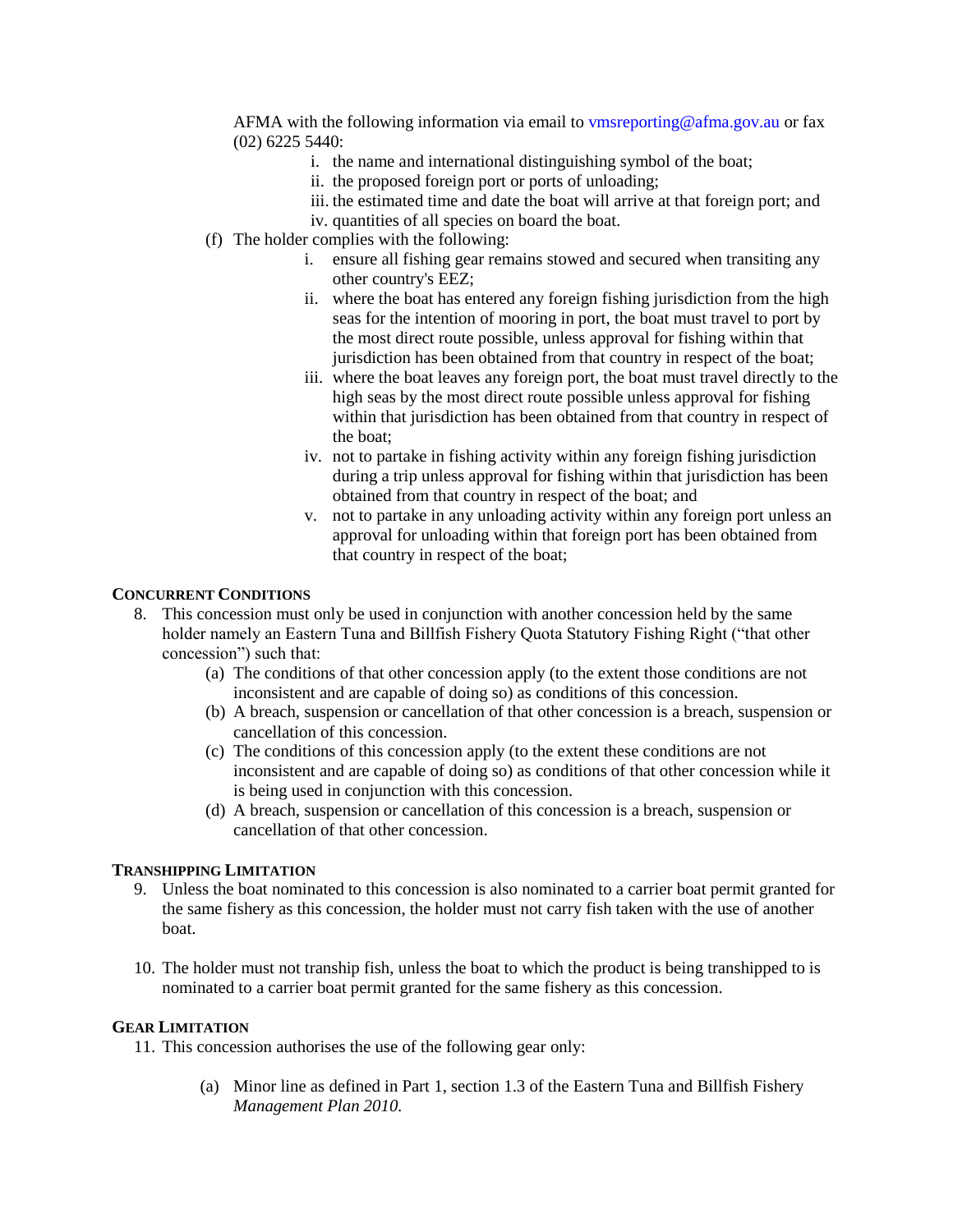## **SPECIES LIMITATIONS**

- 12. This concession does not allow fishing for Southern Bluefin Tuna (*Thunnus maccoyii*). Any take of Southern Bluefin Tuna is to be in accordance with the Southern Bluefin Tuna Management Plan 1995.
- 13. If the concession holder takes a Northern Bluefin Tuna they must:
	- (a) Report to AFMA at email northernbluefin@afma.gov.au (or to fax 02 6225 5439 if email is not possible) at least one hour prior to the boat mooring or anchoring at port the following information:
		- i. NBT report;
		- ii. the name of the boat;
		- iii. distinguishing symbol of the boat;
		- iv. port of landing;
		- v. date and time of landing;
		- vi. number and weight of Northern Bluefin Tuna on board.
	- (b) Determine whether the fish is a Northern Bluefin or Southern Bluefin:
		- i. if the Bluefin Tuna was taken north of 28 degrees south or was greater than 220cm fork length, it may be deemed to be a Northern Bluefin Tuna; or
		- ii. if the Bluefin Tuna was taken south of 28 degrees south, between 1 January and 1 May and was greater than 200cm, it may be deemed to be a Northern Bluefin Tuna; or
		- iii. If the Bluefin can not be deemed a Northern Bluefin in part c(i) or c(ii) the concession holder must;
			- a. Obtain genetic testing showing that the fish in question is a Northern Bluefin (AFMA will then deem the fish a Northern Bluefin); or
			- b. For fish exported to the Tokyo Metropolitan Central Wholesale Market (Tsukiji market), document the fish as a Bluefin Tuna on the relevant Catch Disposal Record (CDR) and provide the documentation from the Tokyo Metropolitan Central Wholesale Market (Tsukiji market) showing the fish was sold as a Northern Bluefin Tuna (AFMA will then deem the fish as a Northern Bluefin).

Should the landed tuna be deemed a Southern Bluefin Tuna (either by the holder or through identification) the holder must comply with all requirements of the *Southern Bluefin Tuna Management Plan 1995.*

14. Once AFMA publishes a notice stating that 35 tonnes of longtail tuna (*Thunnus tonggol*) has been taken in the Western Tuna and Billfish Fishery (WTBF) and/or the Eastern Tuna and Billfish Fishery (ETBF), the holder must not take more than 10 longtail tuna on any subsequent trip until the notice is revoked by AFMA.

# **BY CATCH LIMITATIONS**

- 15.
- (a) NEW SOUTH WALES

The holder must not take more than the following amounts of finfish per trip while operating in Commonwealth waters off New South Wales:

i. 200 kilograms in total of Finfish of the Class *Osteichthyes* (bony fishes).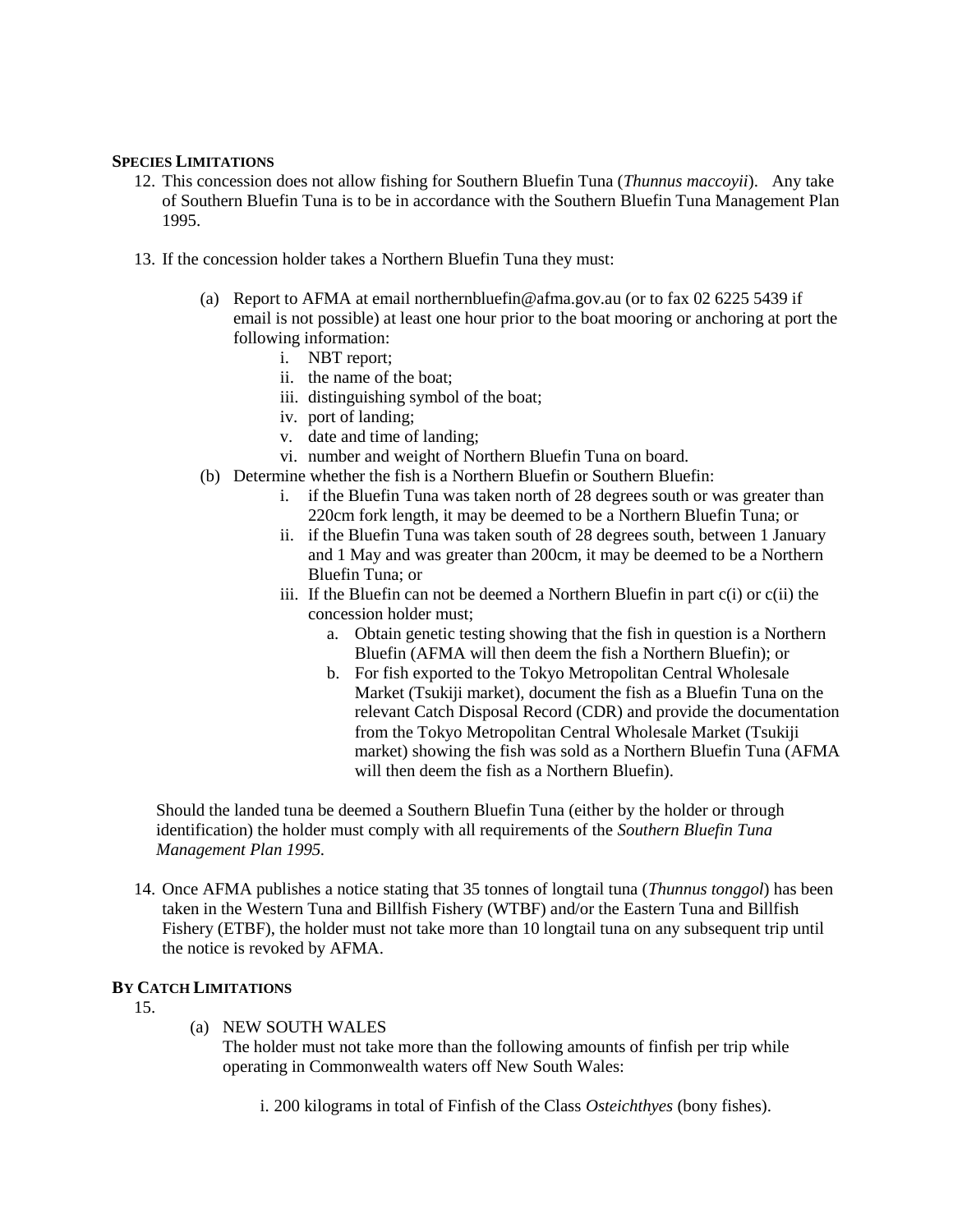(b) The holder must not take any of the following species:

School shark (*Galeorhinus galeus*), Gummy shark (*Mustelus antarcticus*), Elephant fish of the Families *Callorhinchidae, Chimaeridae* and *Rhinochimaeridae*, Sawshark (*Pristiophorus cirratus* and *Pristiophorus nudipinnis*), Blue Eye Trevalla (*Hyperoglyphe Antarctica* and *Schedophilus labyrinthica*), Blue grenadier (*Macruronus novaezelandiae*), Blue warehou (*Seriolella brama*), Flathead (*Platycephalus* sp., *eoplatycephalus* sp.), Gemfish (*Rexea solandri*), Jackass morwong (*Nemadactylus macropterus*), John dory (*Zeus faber*), Ling (*Genypterus blacodes*), Mirror dory (*Zenopsis nebulosus*), Ocean perch (*Helicolenus* sp.), Orange roughy (*Hoplostethus atlanticus*), Redfish (*Centroberyx affinis*), Royal red prawn (*Haliporoides sibogae*), School whiting (*Sillago findersi*), Silver trevally (*Pseudocaranx dentex*), Spotted warehou (*Seriolella punctata*), Blue marlin (*Makaira mazara*), Black marlin (*Makaira indica*), Black cod (*Epinephelus daemelii*) and Deepwater sharks (*Centroscymnus coelolepis, Centroscymnus crepidater, Centroscymnus owstoni, Centroscymnus plunketi, Centroscyllium kamoharai, Dalatias licha, Dalatias calcea, Dalatias quadrispinosa, Etmopterus bigelwi, Etmopterus dianthus, Etmopterus dislineatus, Etmopterus evansi, Etmopterus fusus, Etmopterus granulosus, Etmopterus lucifer, Etmopterus molleri* and *Etmopterus pusillus*).

## **TAKING/CARRYING OF SHARK OBLIGATIONS**

- 16. Excluding sharks of a species otherwise prohibited to be taken in these conditions, the holder must not take more sharks per trip than the number of tuna and billfish quota species taken per trip not exceeding a maximum of 20 sharks per trip.
- 17. The holder must not:
	- (a) land or retain any Oceanic Whitetip Sharks (*Carcharhinus longimanus*), Silky Sharks (*Carcharhinus falciformis*), Great White Shark (*Carcharodon carcharias),* Grey Nurse Shark (*Carcharias Taurus)* or Sawshark *(Pristiophorus cirratus* and *Pristiophorus nudipinnis)*;
	- (b) retain any live Longfin Mako (*Isurus paucus*), Shortfin Mako (*Isurus oxyrinchus*) or Porbeagle sharks (*Lamna nasus*). Only dead sharks of these species may be retained. Mako and porbeagle released alive must be recorded in ALO6 logbooks Discard/Retained Code field as "RA".

Any shark species mentioned in this condition taken alive must be returned to the water.

18. The holder must not carry or possess any shark (Class *Chondricthyes*) dorsal, pectoral, caudal, pelvic or anal fins on board the boat nominated to this concession that are not attached to the shark's carcass.

#### **QUOTA BALANCING OBLIGATIONS**

19.

- (a) The holder must not be in an over quota position for any quota species.
- (b) If the holder is over quota for any quota species or has not provided to AFMA a written explanation detailing any exceptional circumstances within a 28 day period which satisfies AFMA that AFMA should not do so, AFMA may suspend this concession in accordance with this condition, pursuant to section  $38(1)(c)$  of the Fisheries Management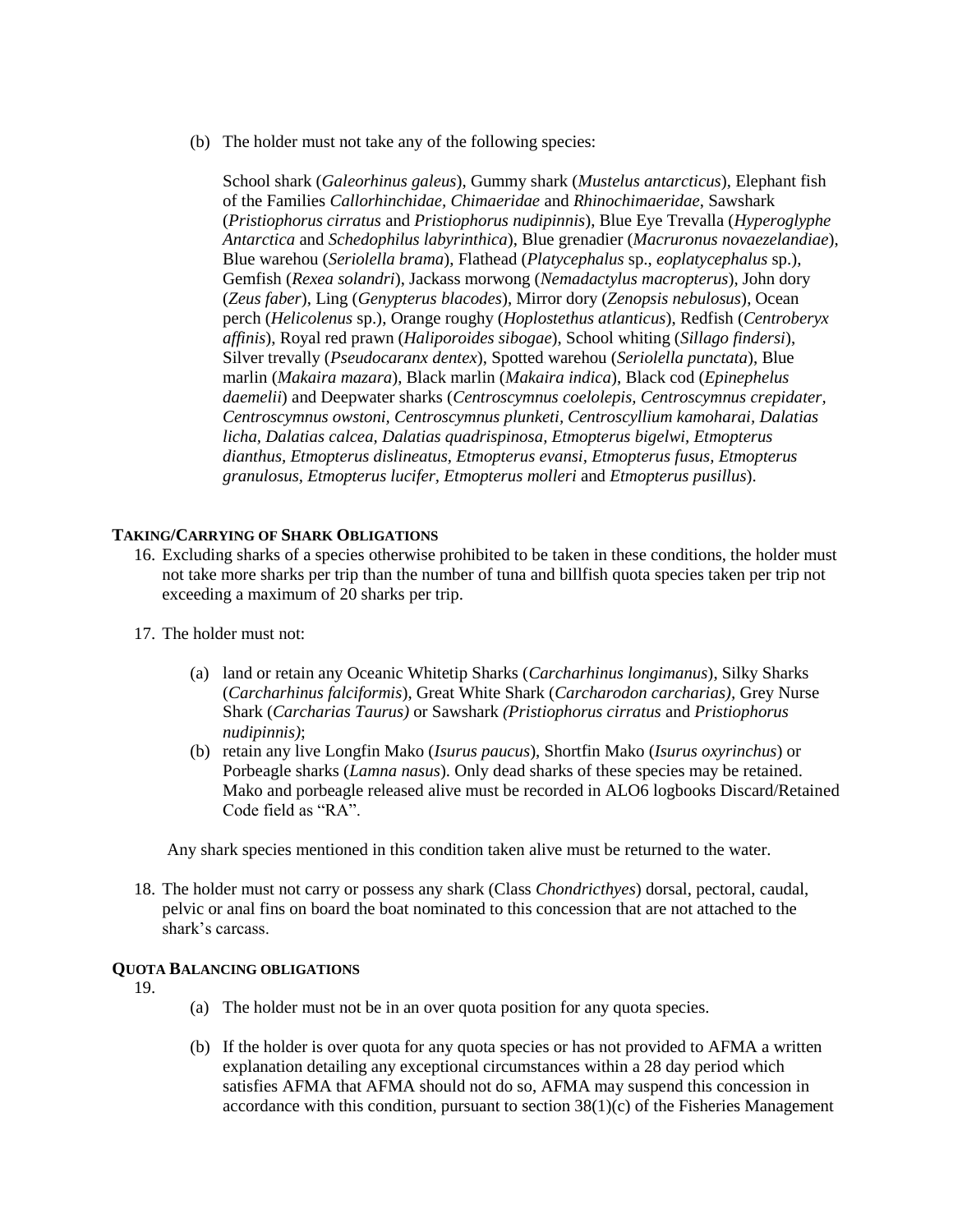Act 1991.

- (c) The holder is not considered to be over quota if the holder:
	- i. lands an amount of quota species in excess of the available uncaught amount recorded for that species in the holder's name on the Register of Statutory Fishing Rights kept by AFMA pursuant to section 44 of the Fisheries Management Act 1991; and
	- ii.acquires a further amount of quota species equal to or greater than the total quantity (by weight) landed in excess of that total amount recorded within 28 days of landing.
- (d) Any dealing in a quota Statutory Fishing Right by the holder of a boat Statutory Fishing Right or Fishing Permit for the purpose of complying with this condition must be lodged with AFMA duly executed and in the form approved by AFMA, on or before the 28th day from which the excess quota species was landed. For the purpose of determining if the holder is over quota under this condition, any acquisition of a quota species may only be deemed to have been acquired up to 28 days prior to the date of registration of that acquisition of that quota species.
- (e) If this concession is suspended, unless the holder has acquired and AFMA has then recorded (but may not deem) an amount of uncaught quota for each quota species in the fishery, this concession may, under this condition, again be suspended upon expiration of the earlier suspension.
- (f) It is the obligation of the holder to record and determine when any quota species amount exceeds the total amount recorded by AFMA.

In these conditions:

*Acquire* means receiving statutory fishing rights by registering a dealing by which an amount of statutory fishing rights are permanently or seasonally transferred to the holder; and *acquisition*  has a comparable meaning.

*Quota species* has the same meaning as quota species in the applicable management plan for which this concession has been granted and established under the *Fisheries Management Act 1991*.

*Landed* means the date any quota species was disposed of to an AFMA licensed fish receiver permit holder as recorded on the relevant catch disposal record; and landing has a comparable meaning.

### **OTHER OBLIGATIONS**

- 20. If a boat is nominated to this concession, at all times when the boat is being used under this concession, the holder must have provided to AFMA a current emergency contact facility for the nominated boat.
- 21. An emergency contact facility must enable AFMA to contact the boat immediately and directly at any time when the boat is at sea, including in the event of an emergency.
- 22. AFMA must be notified immediately of any change in contact details, by fax sent to (02) 6225 5440 or by email to Licensing@afma.gov.au <mailto:Licensing@afma.gov.au> and the boat must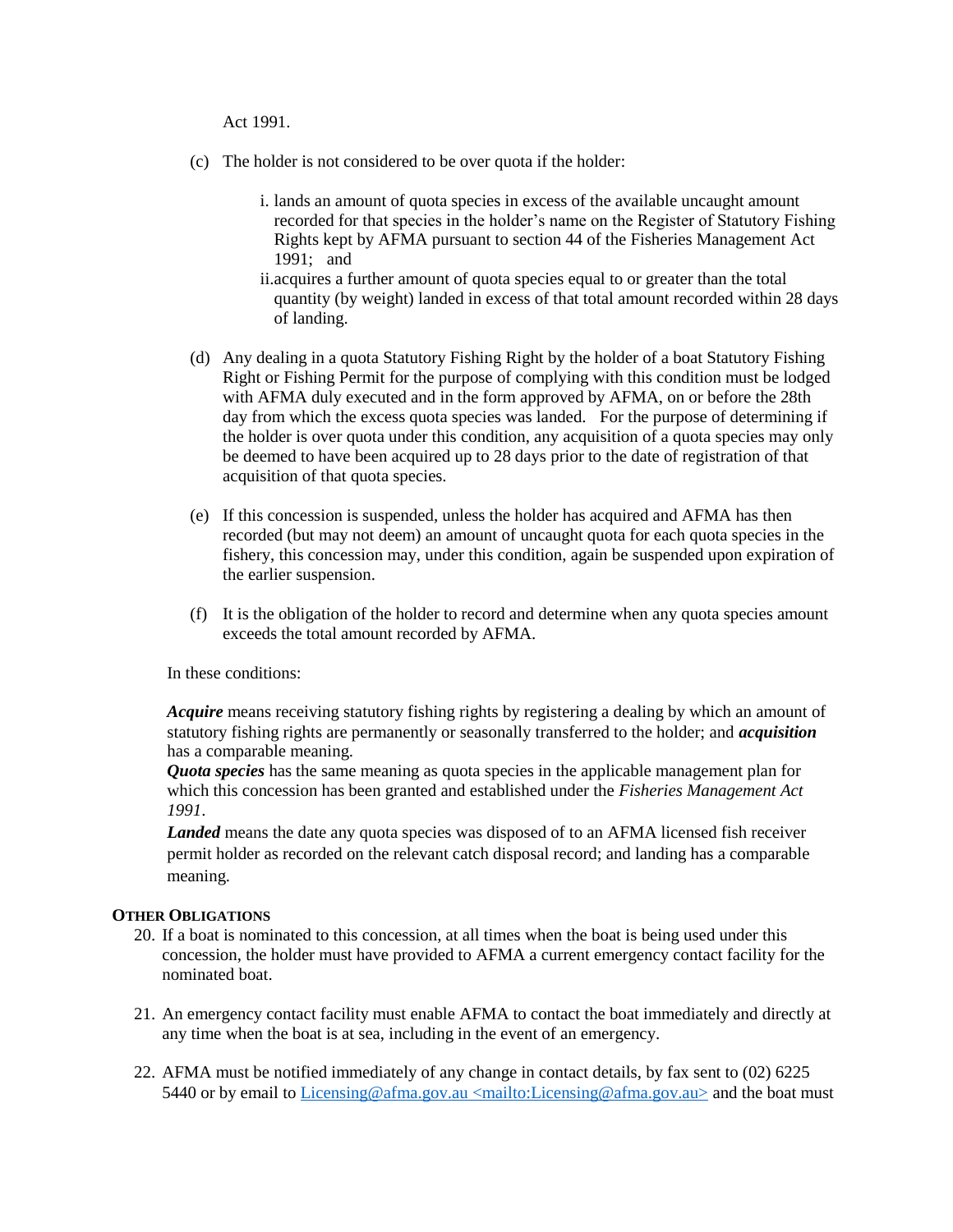not depart on a fishing trip unless AFMA has been so notified of the change in contact details.

*Note: The emergency contact facility may take the form of a satellite phone number, or skipper or crew member's mobile phone number - any number that may be used by AFMA to contact the boat while it is at sea at any time, including in the event of an emergency.* 

## **AGENT OBLIGATIONS**

- 23. The holder accepts concurrent liability for all conduct by its servants or agents infringing the *Fisheries Management Act 1991* (or the Regulations, Management Plans or concession conditions made by virtue of that Act) who may be engaged by the holder to conduct on the holder's behalf activity under this concession.
- 24. Liability for the conduct of the holder's servants or agents arises, even if the conduct may be, or actually is, beyond the scope of the servant or agent's actual or apparent authority where it is a breach that occurs during the conduct of activity authorised by this concession.
- 25. The holder may avoid concurrent liability for conduct whilst conducting activity under this concession if, but only if, the holder can establish that the infringing conduct could not possibly have been prevented by any action or precaution that the holder might have reasonably taken.
- 26. The giving of an indemnity by the servant or agent to the holder for any penalties incurred by the holder, for infringing conduct by the servant or agent is not, of itself, a reasonable precaution to prevent infringing conduct.
- 27. The holder must ensure the master of the boat fishing under the authority of this concession is nominated as an authorised agent for the holder before any fishing operation may take place.
- 28. The holder must ensure the authorised agent signing the determined \*Daily Fishing logbook page was the master of the boat (skipper) at the time the recorded fishing operation took place.
- 29. The holder may sign the determined \*Daily Fishing logbook page if they were the master of the boat (skipper) when the recorded fishing operation took place.
- 30. If more than one master of the boat is on board the boat during the fishing trip, each master must complete and sign a separate determined \*Daily Fishing logbook page for each of the fishing operations for which they had control over.

*\*These instructions are for all determined Daily Fishing Logs including e-Logs.*

## **TEMPORARY ORDER OBLIGATIONS**

31. The holder must comply with any Temporary Order made under sub section 43(2) of the *Fisheries Management Act 1991* and to the extent that any provision herein is inconsistent with such Temporary Order sub section 43(9) provides that the provision herein is overridden by the Temporary Order until the Temporary Order ceases to have effect*.*

### **DIRECTION OBLIGATIONS**

32. The holder must comply with any lawful Direction (including a lawful Direction given to the holder by an AFMA staff member, consultant or other person engaged under contract to assist AFMA) under section 40A, 40B or 41A of the *Fisheries Management Act 1991* relating to the use of e-monitoring equipment and the partial or total closure of a fishery or part of a fishery. The holder must return their e-monitoring hard drives to AFMA on the first landing of each month.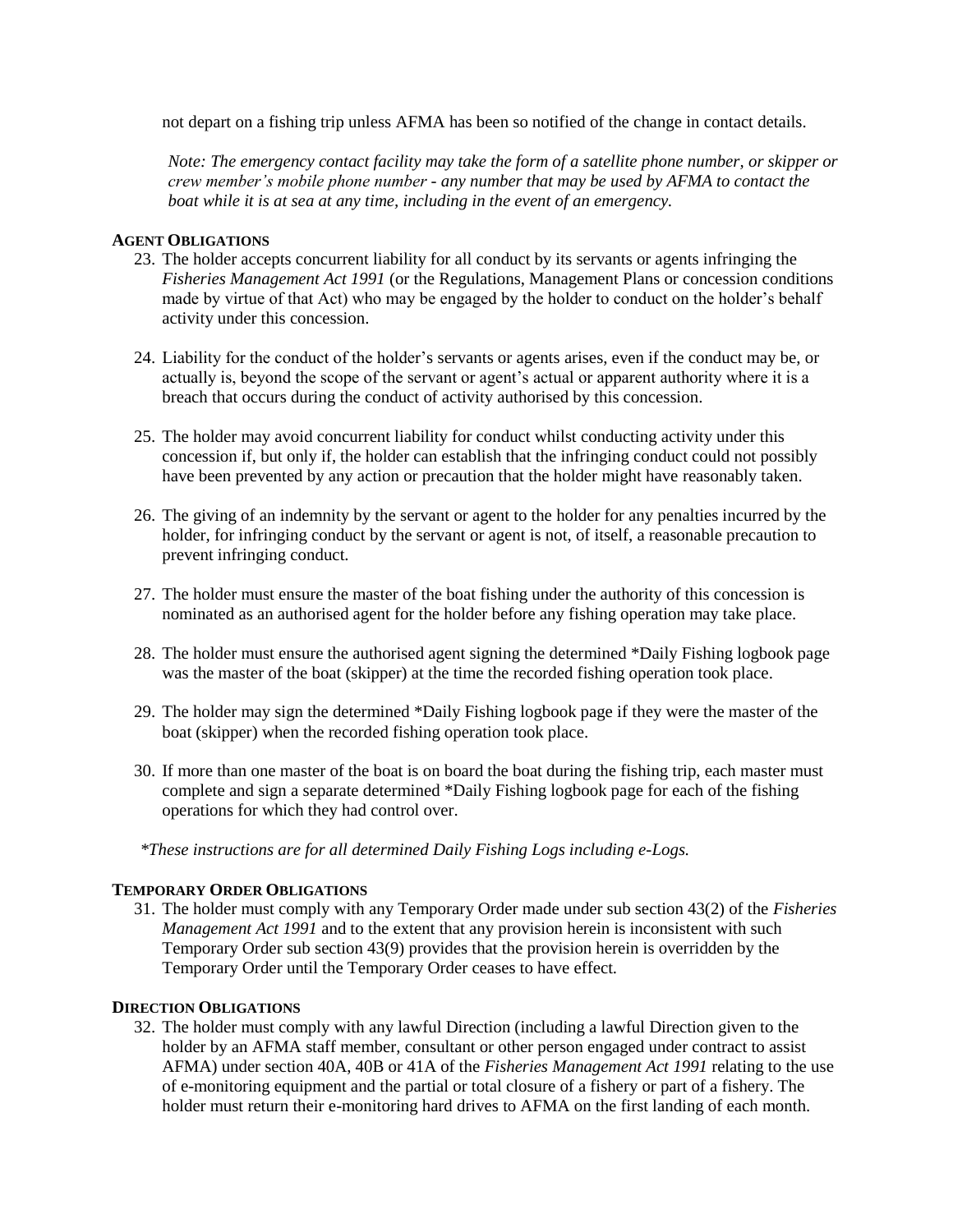## **NAVIGATING IN CLOSED ZONES**

33. AFMA may suspend this concession in accordance with this condition, pursuant to section 38(1)(c) of the *Fisheries Management Act 1991,* if it reasonably appears by VMS transmission from the nominated boat, that there is a failure by that boat while in a closed zone for the purposes of regulation 85 of the *Fisheries Management Regulations 2019*, to meet the exempting provisions of regulations 86(2), or (3)*.* Such suspension will then continue until the concession holder provides a full written explanation, to the satisfaction of the delegate responsible for issuing that suspension, of the lawful reason for the boat being in that closed zone at that time, or until the expiration of the suspension under sub section 38(2); whichever is the earlier.

## **MANDATORY AFMA SUPPLIED VMS**

## 34. Direction to Fit

- (a) When directed by AFMA in writing, the concession holder (or a person acting on the holder's behalf) must;
	- i. make available, within 14 days of the date of the written direction, the boat nominated to this concession for the purposes of installation of an AFMA Vessel Monitoring System unit (AFMA VMS unit) by an AFMA approved technician, and
	- ii. Provide all reasonable assistance to the AFMA approved technician including (but not limited to);
		- a. the provision of an un-interrupted connection to the boat's main power source, and
		- b. an appropriate position for the mounting of the AFMA VMS unit.
- (b) When directed by AFMA in writing, the concession holder (or a person acting on the holder's behalf) must;
	- iii. make available, within 14 days of the date of the direction, the boat nominated to this concession for the purposes of removal of the AFMA VMS unit by an AFMA approved technician, and
	- iv. Provide all reasonable assistance to the AFMA approved technician.

### Concession holder must not interfere with AFMA VMS Unit

(c) The concession holder (or a person acting on the holder's behalf) must not interfere, or attempt to interfere, with the operation of the AFMA VMS Unit.

### **Definitions:**

| AFMA VMS Unit    | Means a Vessel Monitoring System (VMS) unit wholly owned by AFMA, marked<br>with AFMA identifications and supplied by AFMA and fitted by an AFMA<br>approved technician. |
|------------------|--------------------------------------------------------------------------------------------------------------------------------------------------------------------------|
| <i>Interfere</i> | For the purposes of these conditions 'interfere' includes, but is not limited to;                                                                                        |
|                  | $\blacksquare$ Develope obstruction or new sual of the AEMA VMC unit on                                                                                                  |

- *Physical obstruction or removal of the AFMA VMS unit, or*
- *Deliberately disconnecting or otherwise interfering with the power supply*